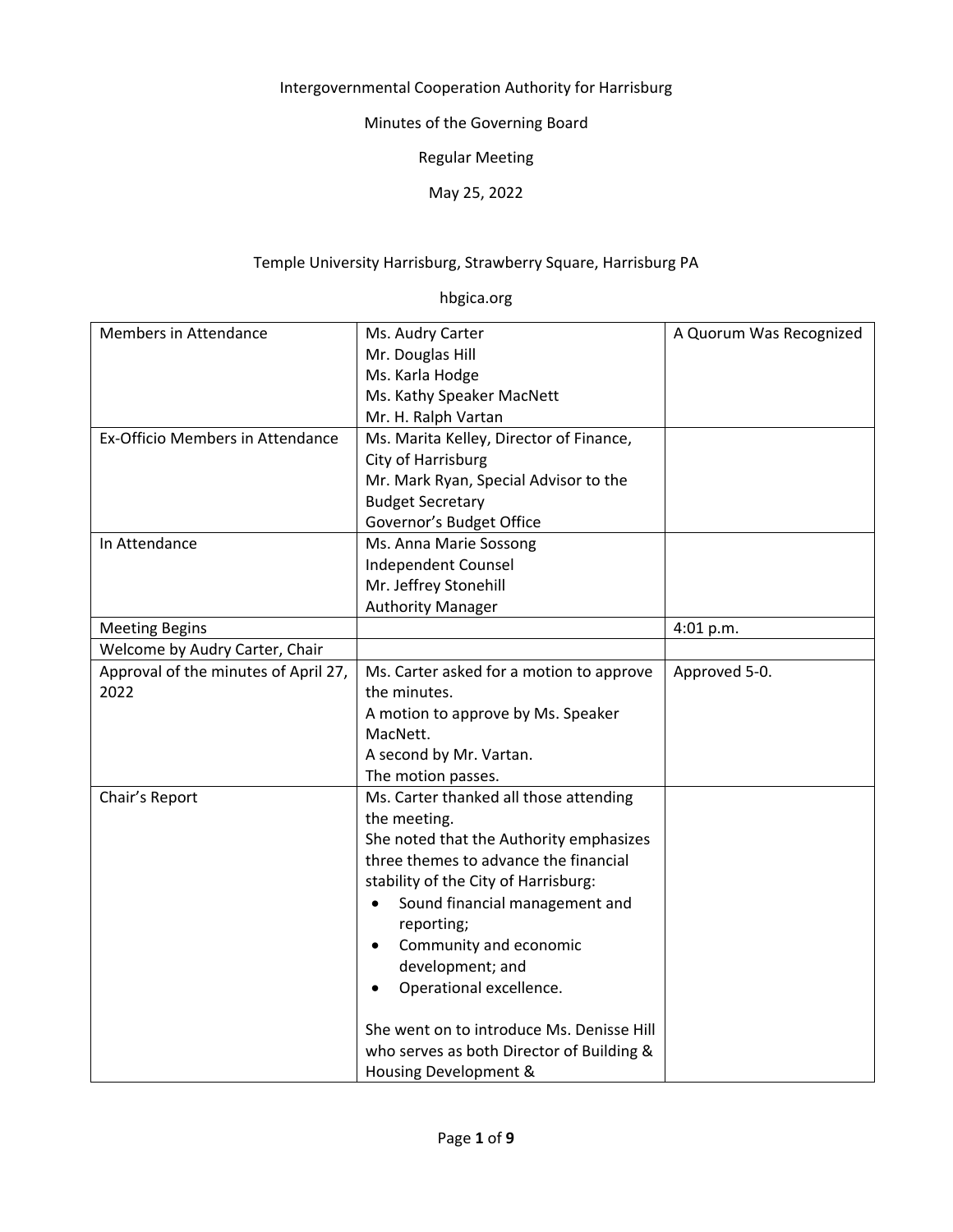|                                 | Director of Economic & Community                                               |  |
|---------------------------------|--------------------------------------------------------------------------------|--|
|                                 | Development for the City of Harrisburg;                                        |  |
|                                 | and added that the Board is excited to                                         |  |
|                                 | hear of her plans for financial vitality and                                   |  |
|                                 | growth for the City.                                                           |  |
| <b>COH Economic Development</b> | Ms. Hill introduced herself as the Director                                    |  |
| Update                          | of Housing & Economic Development.                                             |  |
|                                 |                                                                                |  |
|                                 | She explained the organization and the                                         |  |
|                                 | different functions of the two                                                 |  |
|                                 | departments.                                                                   |  |
|                                 |                                                                                |  |
|                                 | Ms. Hill discussed business attraction and                                     |  |
|                                 | retention; including restaurants.                                              |  |
|                                 |                                                                                |  |
|                                 | Ms. Hill discussed rent, mortgage, and                                         |  |
|                                 | utility assistance; including assistance to                                    |  |
|                                 | homeowners. She also mentioned small                                           |  |
|                                 | business loans and the Local Economic                                          |  |
|                                 | Revitalization Tax Assistance (LERTA) tax                                      |  |
|                                 | abatement program for developers. She                                          |  |
|                                 | mentioned older housing stock, safe, and                                       |  |
|                                 | affordable housing.                                                            |  |
|                                 |                                                                                |  |
|                                 | Ms. Carter asked about partnerships                                            |  |
|                                 | including working with the Harrisburg                                          |  |
|                                 | Regional Chamber & Capital Region                                              |  |
|                                 | <b>Economic Development Corporation</b>                                        |  |
|                                 | (CREDC). She mentioned empty                                                   |  |
|                                 | storefronts.                                                                   |  |
|                                 |                                                                                |  |
|                                 | Ms. Speaker MacNett asked about the                                            |  |
|                                 | tracking of previous grants for small                                          |  |
|                                 | businesses; and, whether they were                                             |  |
|                                 | successful or not.                                                             |  |
|                                 |                                                                                |  |
|                                 | Mr. Vartan offered suggestions regarding                                       |  |
|                                 | housing supply and LERTA.                                                      |  |
|                                 |                                                                                |  |
|                                 | C. Kim Bracey, Act 47 Coordinator from                                         |  |
|                                 | the Pennsylvania Department of                                                 |  |
|                                 | Community and Economic Development,<br>introduced herself to Ms. Hill; and she |  |
|                                 |                                                                                |  |
|                                 | asked about the organization of                                                |  |
|                                 | economic development responsibilities.                                         |  |
|                                 | Shelia Dow-Ford, Executive Director of                                         |  |
|                                 | Impact Harrisburg, introduced herself to                                       |  |
|                                 | Ms. Hill; and, she asked about the                                             |  |
|                                 |                                                                                |  |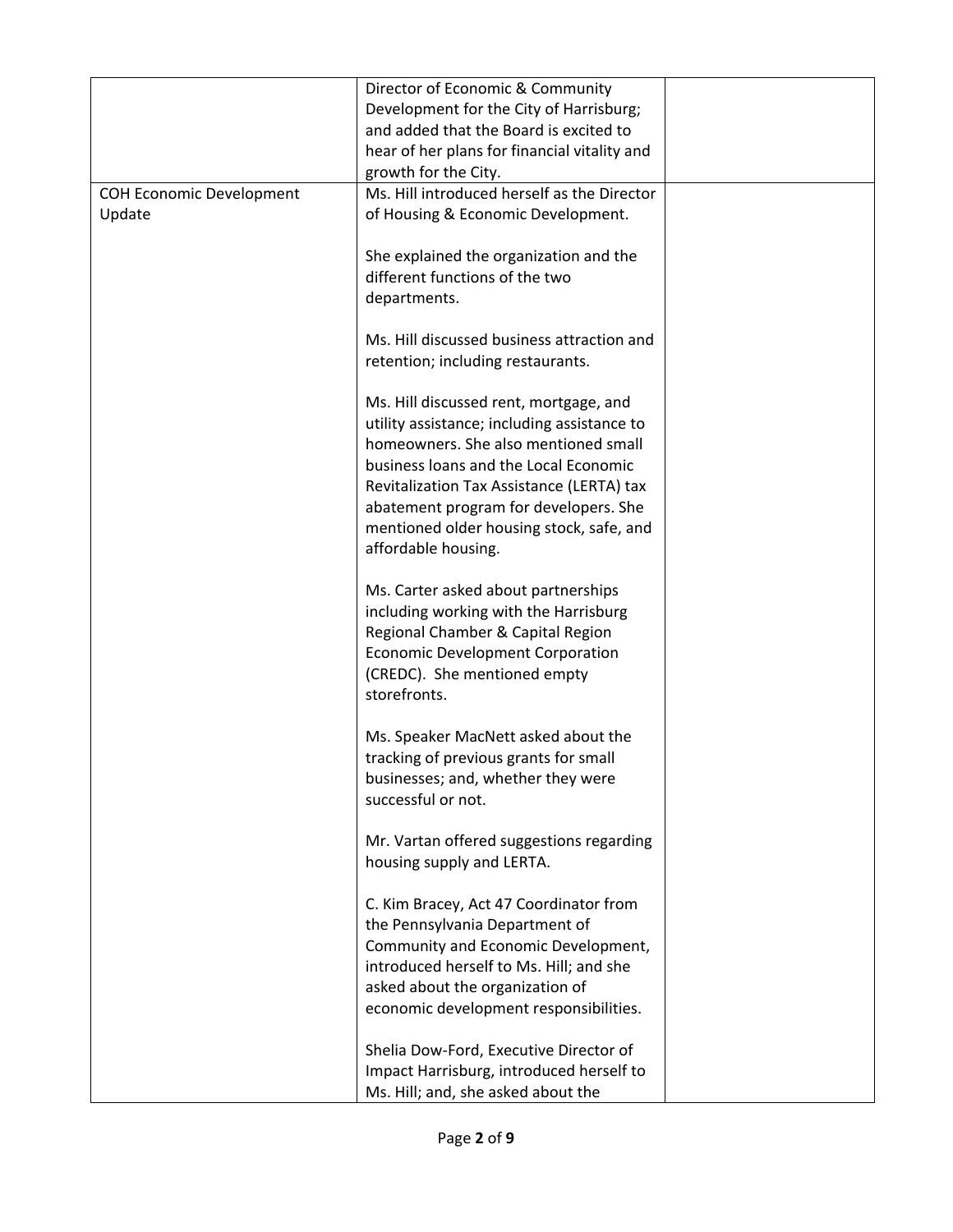|                                      | relationship between the administration   |  |
|--------------------------------------|-------------------------------------------|--|
|                                      | and her organization.                     |  |
|                                      |                                           |  |
|                                      |                                           |  |
|                                      | Ms. Speaker MacNett added that she and    |  |
|                                      | Anna Marie Sossong, General Counsel,      |  |
|                                      | had worked on comprehensive training      |  |
|                                      | materials to assist small businesses.     |  |
|                                      |                                           |  |
|                                      |                                           |  |
|                                      | Mr. Stonehill mentioned that U.S.         |  |
|                                      | Department of Labor has job training      |  |
|                                      | grants. He went on to mention the PA      |  |
|                                      |                                           |  |
|                                      | Downtown Center and the technical         |  |
|                                      | assistance that they will provide to any  |  |
|                                      | municipal economic development effort.    |  |
|                                      |                                           |  |
|                                      |                                           |  |
|                                      | Ms. Marita Kelley discussed the work of   |  |
|                                      | the PA Downtown Center. She went on to    |  |
|                                      | discuss the Main Street Grant program at  |  |
|                                      | the Pennsylvania Department of            |  |
|                                      |                                           |  |
|                                      | Community and Economic Development.       |  |
|                                      |                                           |  |
|                                      | Ms. Carter added that there is a sense of |  |
|                                      | urgency to create new jobs with livable   |  |
|                                      |                                           |  |
|                                      | wages.                                    |  |
| <b>Update from Impact Harrisburg</b> | Ms. Carter introduced Ms. Shelia Dow-     |  |
|                                      | Ford, Executive Director, Impact          |  |
|                                      | Harrisburg. Ms. Ford last attended an ICA |  |
|                                      |                                           |  |
|                                      | Board meeting on January 22, 2020.        |  |
|                                      |                                           |  |
|                                      | The mission of Impact Harrisburg is to    |  |
|                                      | promote economic development and          |  |
|                                      | infrastructure improvements within the    |  |
|                                      |                                           |  |
|                                      | City of Harrisburg, which aligns with the |  |
|                                      | priorities of the ICA.                    |  |
|                                      |                                           |  |
|                                      | She distributed a presentation prepared   |  |
|                                      |                                           |  |
|                                      | for stakeholders.                         |  |
|                                      |                                           |  |
|                                      | Ms. Dow-Ford reviewed the financial       |  |
|                                      | distributions approved by Impact          |  |
|                                      | Harrisburg. ICA Board member Doug Hill    |  |
|                                      |                                           |  |
|                                      | serves as Treasurer for Impact            |  |
|                                      | Harrisburg.                               |  |
|                                      |                                           |  |
|                                      | She went on to discuss the partnership    |  |
|                                      |                                           |  |
|                                      | with Capital Region Water for successful  |  |
|                                      | infrastructure improvements.              |  |
|                                      |                                           |  |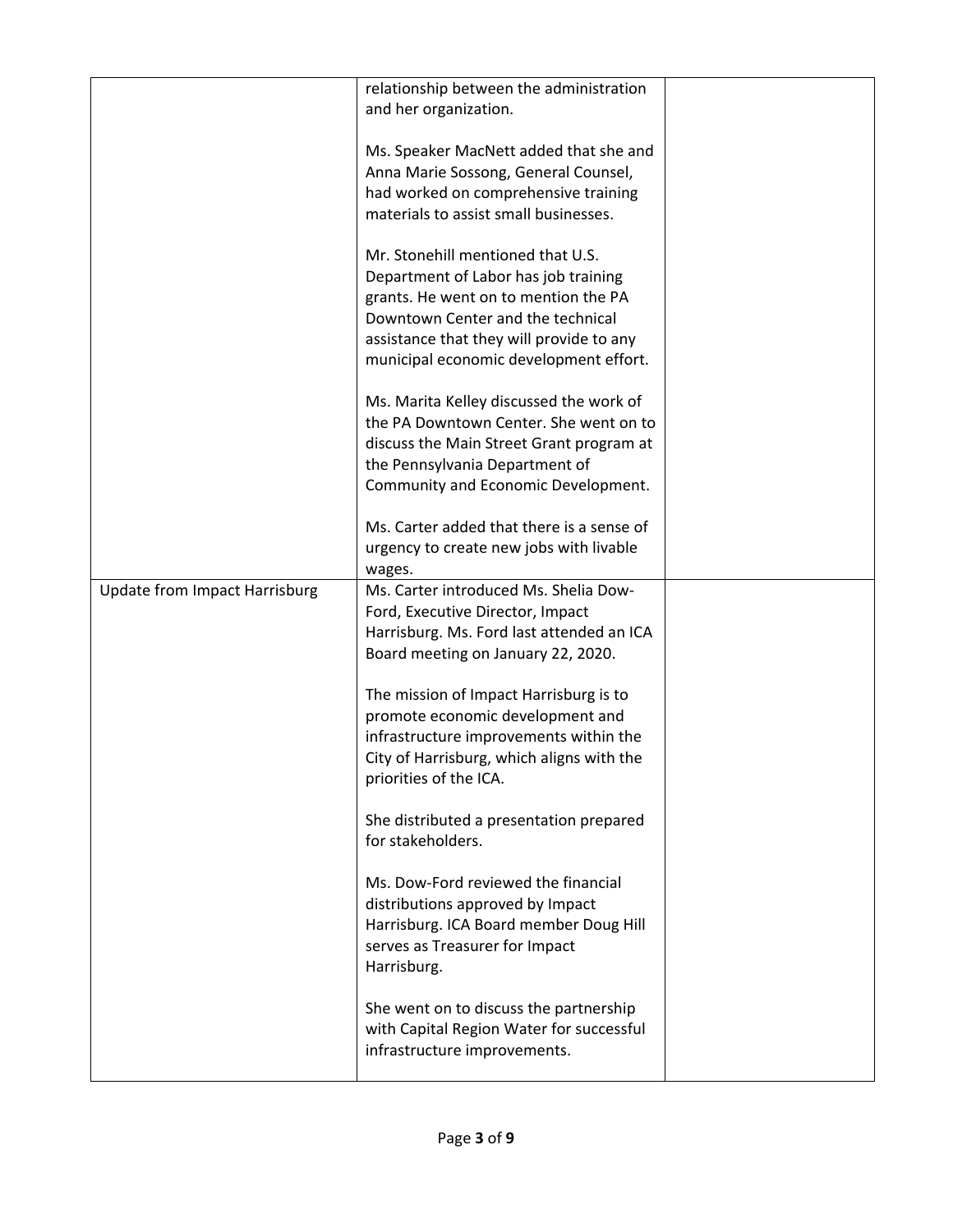|                                            | She reviewed the Neighborhood Business<br>Stabilization program developed to<br>address the pandemic. They are a trusted<br>advisor to businesses in every                                                                                                                  |  |
|--------------------------------------------|-----------------------------------------------------------------------------------------------------------------------------------------------------------------------------------------------------------------------------------------------------------------------------|--|
|                                            | neighborhood of the City; including<br>businesses mentorship.                                                                                                                                                                                                               |  |
|                                            | The question framed by Ms. Dow-Ford is<br>where does Impact Harrisburg go from<br>here? They are seeking additional<br>funding.                                                                                                                                             |  |
|                                            | Impact Harrisburg is seeking multiple<br>sources of additional funding to continue<br>their mission.                                                                                                                                                                        |  |
|                                            | Ms. Carter expressed support for Impact<br>Harrisburg.                                                                                                                                                                                                                      |  |
|                                            | Mr. Hill thanked Ms. Dow-Ford for her<br>presentation and went on to emphasize<br>the diversity of approaches taken by<br>Impact Harrisburg to help the<br>community.                                                                                                       |  |
| Comments from Marita Kelley,               | Ms. Carter introduced Marita Kelley.                                                                                                                                                                                                                                        |  |
| Director of Finance, City of<br>Harrisburg | Ms. Kelley introduced Timothy Brooks,<br>Budget Manager, Bureau of Financial<br>Manager, City of Harrisburg.                                                                                                                                                                |  |
|                                            | Mr. Brooks reviewed his experience.                                                                                                                                                                                                                                         |  |
|                                            | Ms. Carter said that providing support for<br>Marita is a priority for the ICA Board.                                                                                                                                                                                       |  |
|                                            | Ms. Kelley noted that the Mayor would<br>be making a presentation to City Council<br>on June 7 regarding her recommended<br>uses for the American Rescue Plan Act<br>federal funding.                                                                                       |  |
|                                            | Ms. Kelley reviewed some of the broad<br>categories that the Mayor had outlined in<br>correspondence that she transmitted to<br>the City Council. She also reminded the<br>ICA Board of the public meetings that<br>were held in advance of development of<br>the proposed. |  |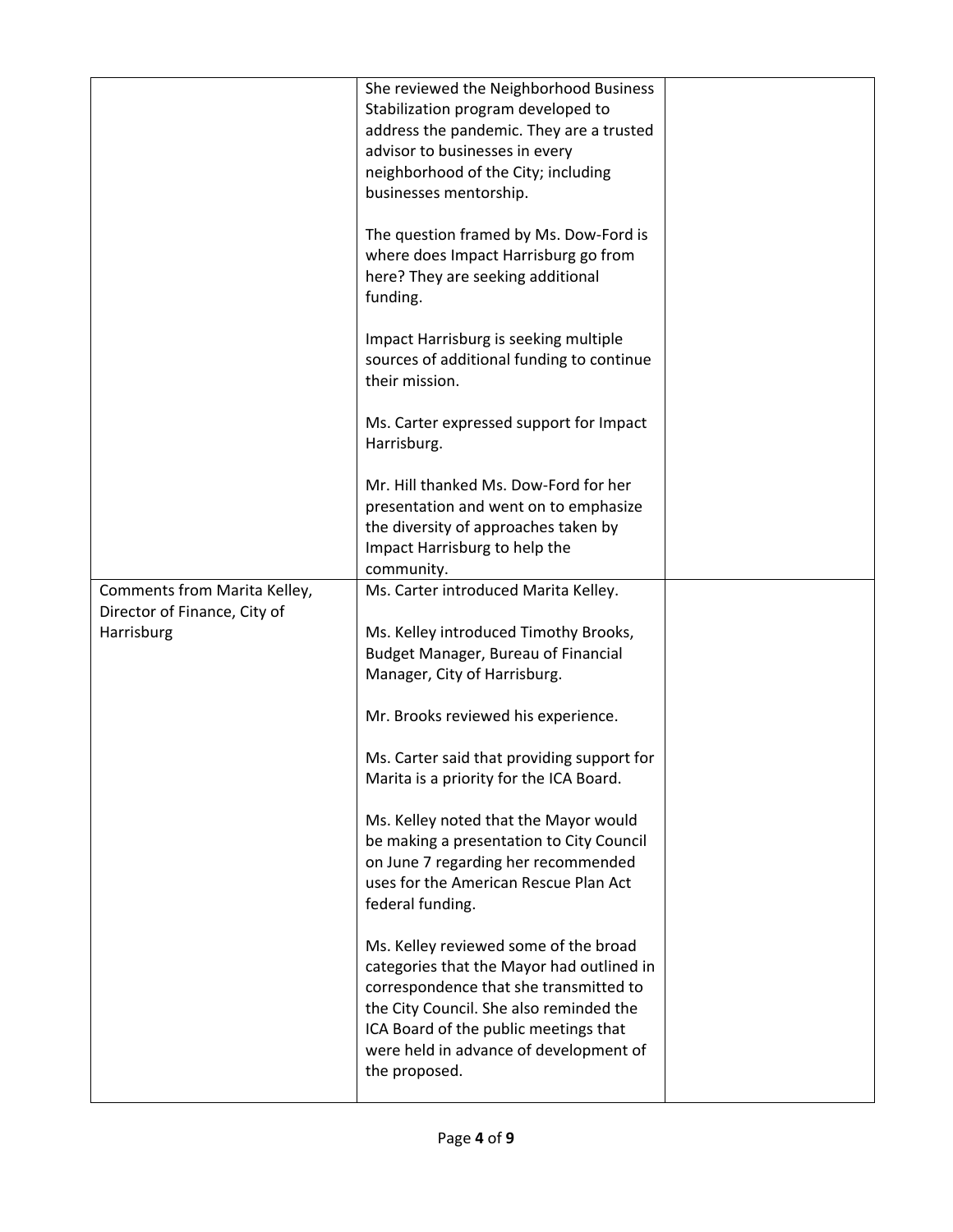|                                                                              | Ms. Kelley mentioned that they would                                                                                                                                                                                                                                                                                                                                                                                                                                                                                                                                                                                                                                                                                                                                                    |                                                                                                                                                              |
|------------------------------------------------------------------------------|-----------------------------------------------------------------------------------------------------------------------------------------------------------------------------------------------------------------------------------------------------------------------------------------------------------------------------------------------------------------------------------------------------------------------------------------------------------------------------------------------------------------------------------------------------------------------------------------------------------------------------------------------------------------------------------------------------------------------------------------------------------------------------------------|--------------------------------------------------------------------------------------------------------------------------------------------------------------|
|                                                                              | also introduce a Budget Reallocation on                                                                                                                                                                                                                                                                                                                                                                                                                                                                                                                                                                                                                                                                                                                                                 |                                                                                                                                                              |
|                                                                              | June 7 as well.                                                                                                                                                                                                                                                                                                                                                                                                                                                                                                                                                                                                                                                                                                                                                                         |                                                                                                                                                              |
| Discussion of the Mayor's American<br><b>Rescue Plan Act Recommendations</b> | Ms. Carter reviewed the funding<br>categories from the Mayor's<br>correspondence:<br>Replacement of lost revenue,<br>about 19%<br>Public safety, about 19%<br>Parks and recreation, about 21%;<br>and<br>Helping those in need, about<br>31%.<br>The Board has had a chance to review the<br>summary document.<br>Ms. Speaker MacNett supports the<br>payment of utilities for those in need.<br>There was not much information. She<br>noted that none of the money was<br>allocated for infrastructure.<br>Ms. Kelley said the second allocation<br>from the Federal government has not yet<br>arrived.<br>Ms. Kelley said public safety money<br>included money for the police HVAC<br>project.<br>Ms. Hodge asked about which houses will<br>be targeted with the funding, and will | Motion to permit the<br>drafting and execution of a<br>letter of support for the<br>Mayor's American Rescue<br>Plan Act<br>Recommendations;<br>Approved 5-0. |
|                                                                              | money be recouped from the sale of<br>blighted properties. Ms. Kelley said they<br>were dilapidated and worthless houses<br>likely owned by the redevelopment<br>authority. Ms. Hodge asked if<br>homeowners would be vetted. Ms. Hill<br>responded.                                                                                                                                                                                                                                                                                                                                                                                                                                                                                                                                    |                                                                                                                                                              |
|                                                                              | Mr. Hill asked about the approval<br>process. Ms. Kelley said Council could<br>drill down into the details. He added that<br>the responsibilities to run sewer and<br>water laterals is an issue for Impact<br>Harrisburg and Capital Region Water.                                                                                                                                                                                                                                                                                                                                                                                                                                                                                                                                     |                                                                                                                                                              |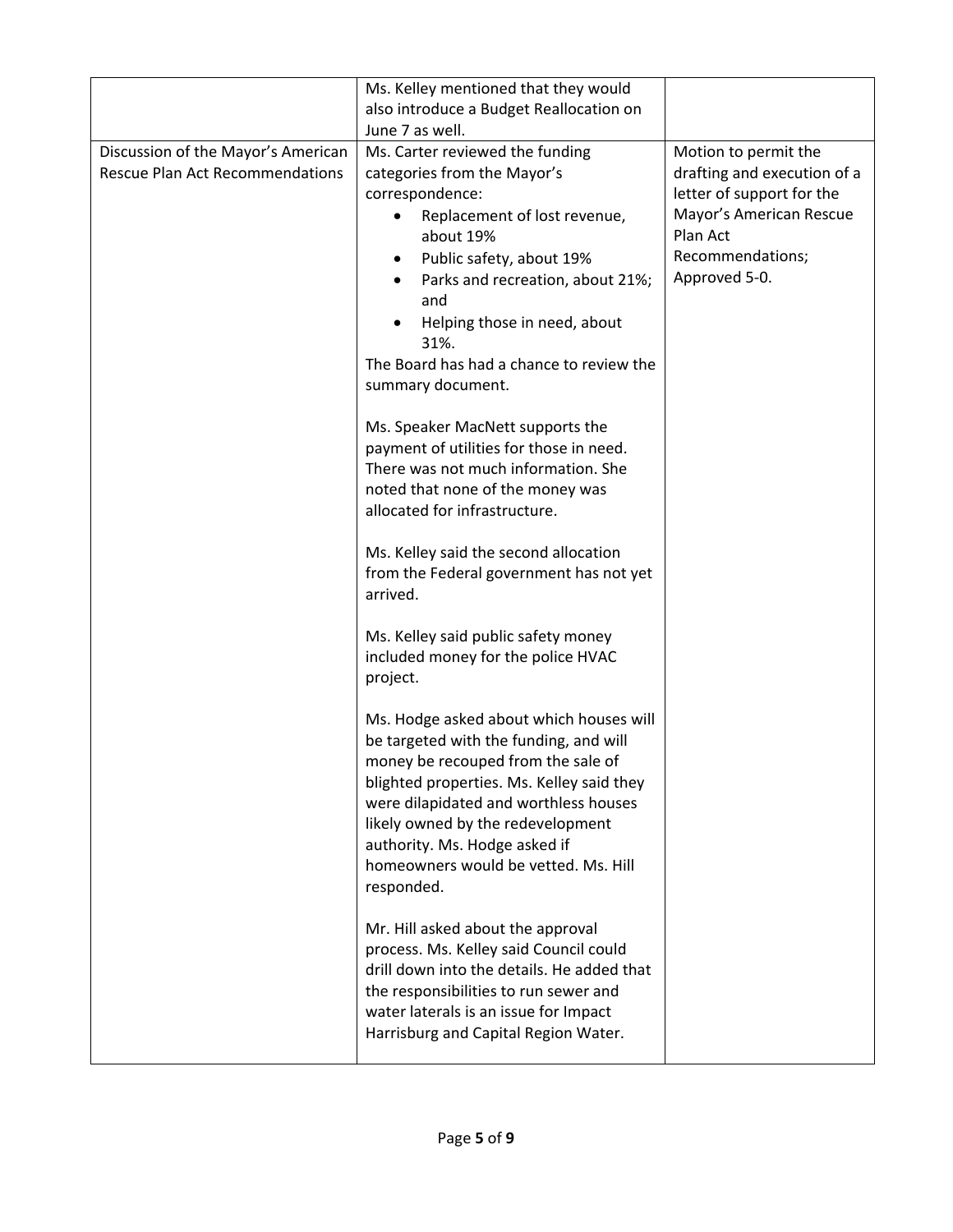| Mr. Vartan offered some advice about<br>the demolition of derelict properties. He<br>talked about a concept to delegate<br>authority to remediate code issues to a<br>third party such as a church; followed by<br>a lien to repay for the cost of<br>remediation. He also talked about paying<br>outstanding trash charged. Mr. Vartan<br>said that the City should only help<br>outstanding bills for accounts that qualify<br>for assistance. Ms. Kelley discussed<br>qualifications for assistance. Ms. Hodge<br>commented on identifying those in need.<br>Ms. Hill commented on qualifications.<br>Mr. Vartan discussed the concept of a<br>match to reward partial payment of<br>outstanding arrears. In addition, he<br>discussed using ARP funding as matching<br>funds. He discussed using funding for<br>necessary code and safety renovations<br>such as replacing a furnace. Ms. Hill gave<br>some examples. |  |
|---------------------------------------------------------------------------------------------------------------------------------------------------------------------------------------------------------------------------------------------------------------------------------------------------------------------------------------------------------------------------------------------------------------------------------------------------------------------------------------------------------------------------------------------------------------------------------------------------------------------------------------------------------------------------------------------------------------------------------------------------------------------------------------------------------------------------------------------------------------------------------------------------------------------------|--|
| Ms. Carter mentioned that under Parks &<br>Recreation, 80% of that allocation is<br>addressing one project, a swimming pool<br>replaced with a spray park.                                                                                                                                                                                                                                                                                                                                                                                                                                                                                                                                                                                                                                                                                                                                                                |  |
| Mr. Stonehill made a note that there are<br>other grant funds available for water<br>lateral replacement, including lead<br>gooseneck replacements through<br>PennVEST. Ms. Speaker MacNett<br>commented.                                                                                                                                                                                                                                                                                                                                                                                                                                                                                                                                                                                                                                                                                                                 |  |
| Ms. Carter said there was a consensus<br>that the Board supported the pots, the<br>general allocation. She said the Mayor<br>was seeking correspondence to transmit<br>to the Mayor in support of her<br>recommendations.                                                                                                                                                                                                                                                                                                                                                                                                                                                                                                                                                                                                                                                                                                 |  |
| A motion to approve by Ms. Hodge.<br>A second by Mr. Hill.<br>The motion passes.<br>Mr. Stonehill will circulate a draft for                                                                                                                                                                                                                                                                                                                                                                                                                                                                                                                                                                                                                                                                                                                                                                                              |  |
| comments.                                                                                                                                                                                                                                                                                                                                                                                                                                                                                                                                                                                                                                                                                                                                                                                                                                                                                                                 |  |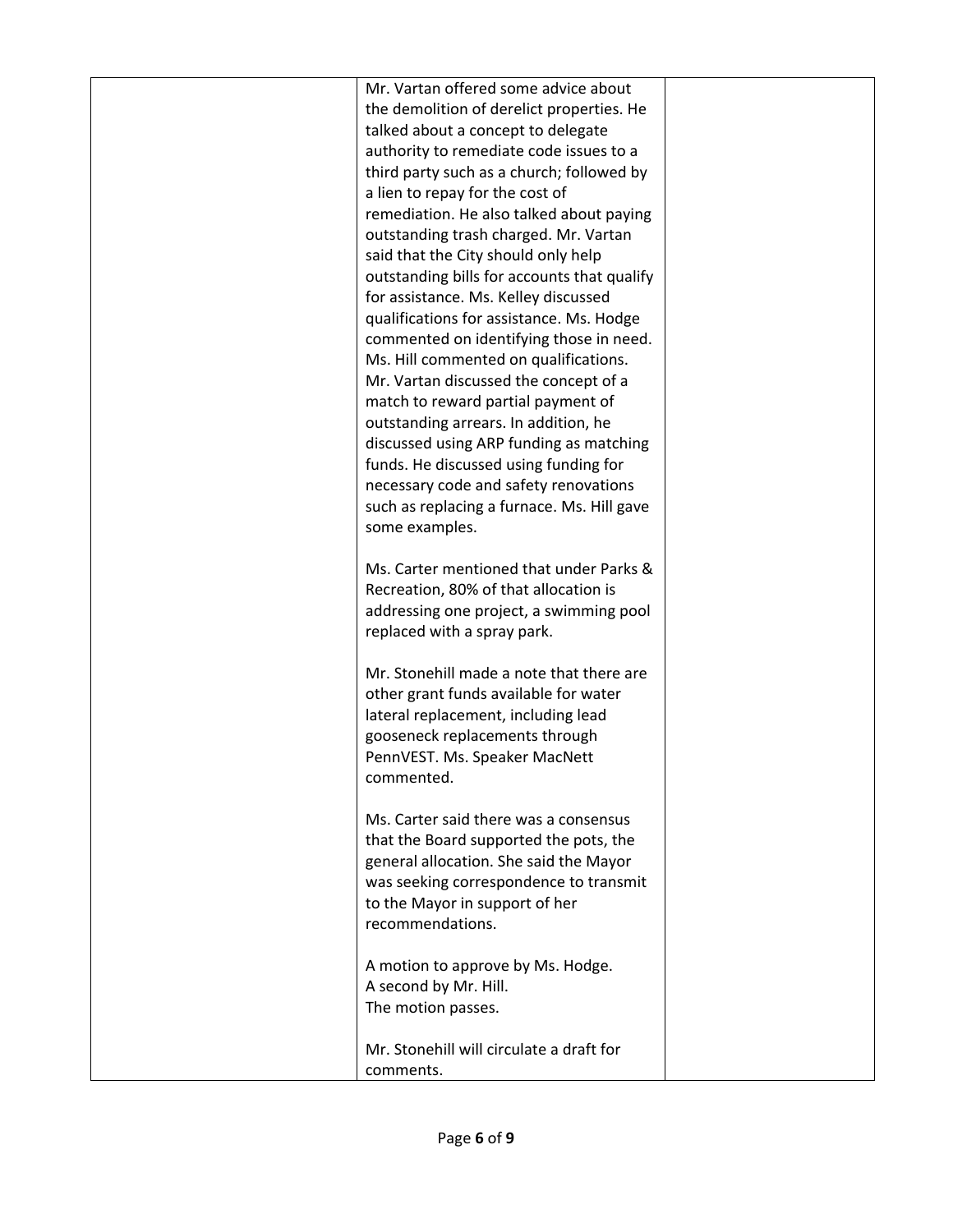| <b>Authority Manager's Report</b> | Mr. Stonehill presented the bills paid<br>report through May 25, 2022.                                                                                                                                                                                               |                                                                                              |
|-----------------------------------|----------------------------------------------------------------------------------------------------------------------------------------------------------------------------------------------------------------------------------------------------------------------|----------------------------------------------------------------------------------------------|
| <b>General Counsel Report</b>     | Ms. Carter introduced Anna Marie<br>Sossong, who had an announcement to<br>make.                                                                                                                                                                                     |                                                                                              |
|                                   | Mr. Sossong announced that she was<br>leaving the law firm of Johnson Duffie<br>effective immediately, having accepted<br>an exciting new position in insurance law.                                                                                                 |                                                                                              |
|                                   | She introduced Michael J. Cassidy, who is<br>a partner at Johnson Duffie, a specialist in<br>state, school district, and municipal law,<br>and was an attorney associated with the<br>original proposal to provide General<br>Counsel services to the ICA Board from |                                                                                              |
|                                   | Johnson Duffie.<br>Mr. Cassidy explained his background.                                                                                                                                                                                                             |                                                                                              |
|                                   | Ms. Carter said Anna Marie was a<br>wonderful representative and<br>appreciated her assistance. The<br>professional services agreement is<br>between the ICA Board and Johnson<br>Duffie, so no additional action is required<br>to make this change.                |                                                                                              |
| <b>Other Business</b>             | Mr. Hill noted that he and Mr. Stonehill<br>completed a review of the Directors and<br>Officers Insurance policy. There was no<br>changes in coverage or increase in rates,<br>so the policy is recommended to the<br>Board.                                         | Motion to permit the<br>execution of the Directors<br>& Officers Insurance;<br>Approved 5-0. |
|                                   | A motion to approve by Ms. Speaker<br>MacNett.<br>A second by Mr. Vartan.<br>The motion passes.                                                                                                                                                                      |                                                                                              |
|                                   | Mr. Stonehill will execute the check to<br>renew the policy immediately.                                                                                                                                                                                             |                                                                                              |
|                                   | Mr. Vartan asked about progress on the<br>Mayor's Five-Year Financial Plan. Ms.<br>Kelley responded that they were on<br>schedule. Ms. Carter said that the Board<br>should transmit changes in format to Mr.<br>Stonehill.                                          |                                                                                              |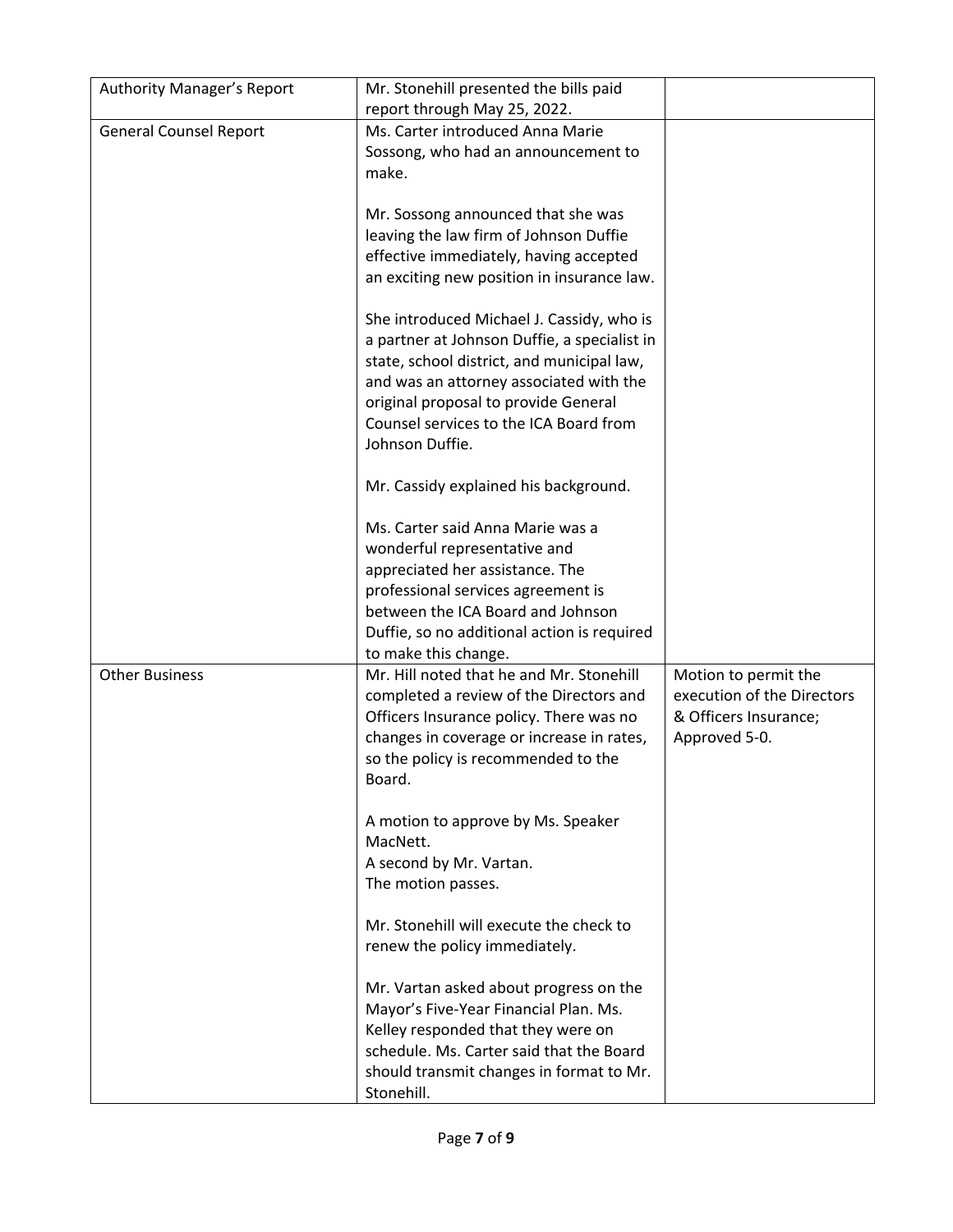|                              | Mr. Vartan asked about quarterly<br>reports. He also asked for a collections<br>report for the Neighborhood Collections<br>Fund. There was a discussion about<br>available reports. |               |
|------------------------------|-------------------------------------------------------------------------------------------------------------------------------------------------------------------------------------|---------------|
| <b>Public Comments</b>       | There was none.                                                                                                                                                                     |               |
| Adjourn meeting at 5:49 p.m. | Motion by Ms. Speaker MacNett.                                                                                                                                                      | Approved 5-0. |
|                              | A Second was not required.                                                                                                                                                          |               |

Respectfully submitted:

Jeffrey Stonetill

‐‐‐‐‐‐‐‐‐‐‐‐‐‐‐‐‐‐‐‐‐‐‐‐‐‐‐‐‐‐‐‐‐

Jeffrey M. Stonehill, Authority Manager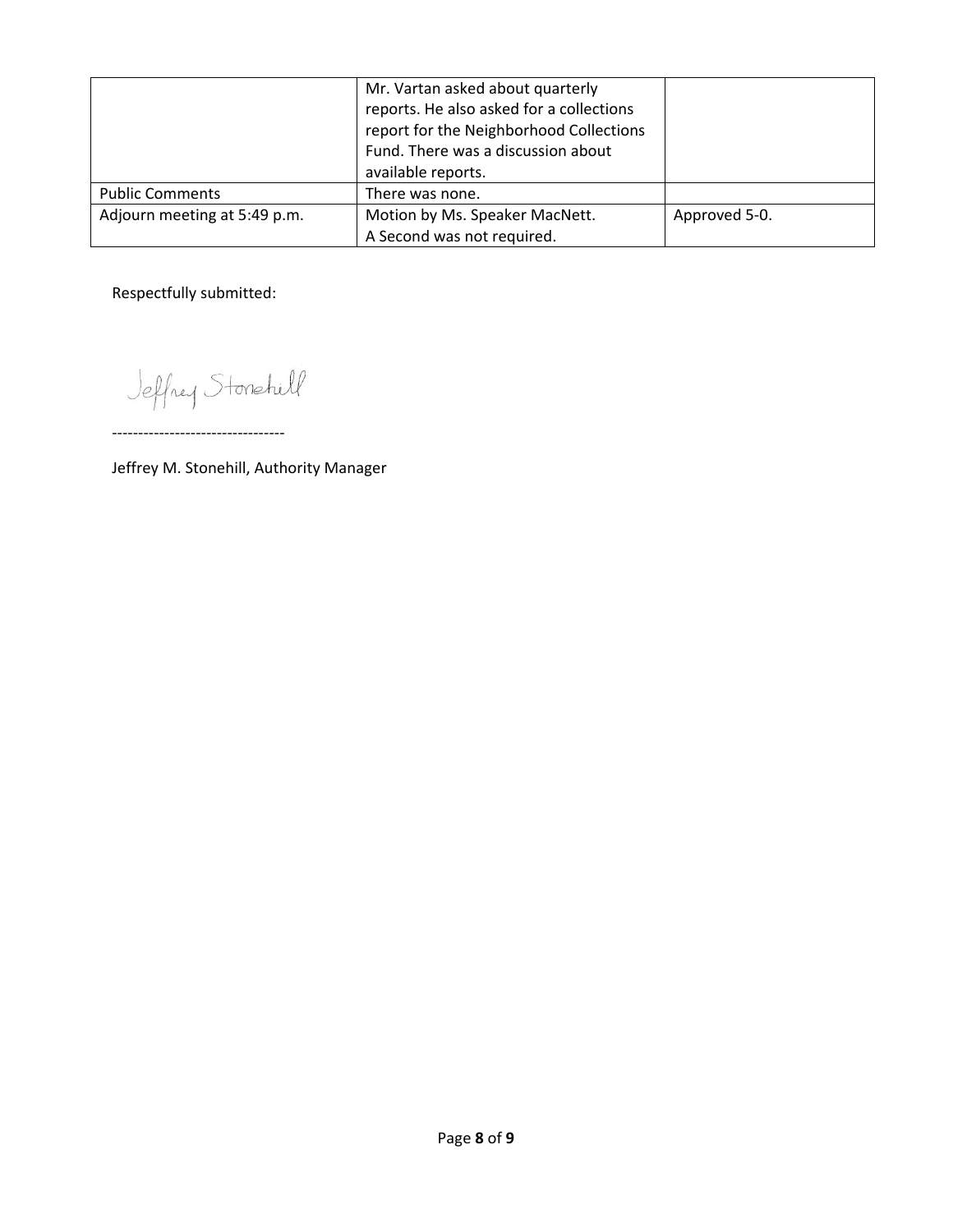Appendix Documents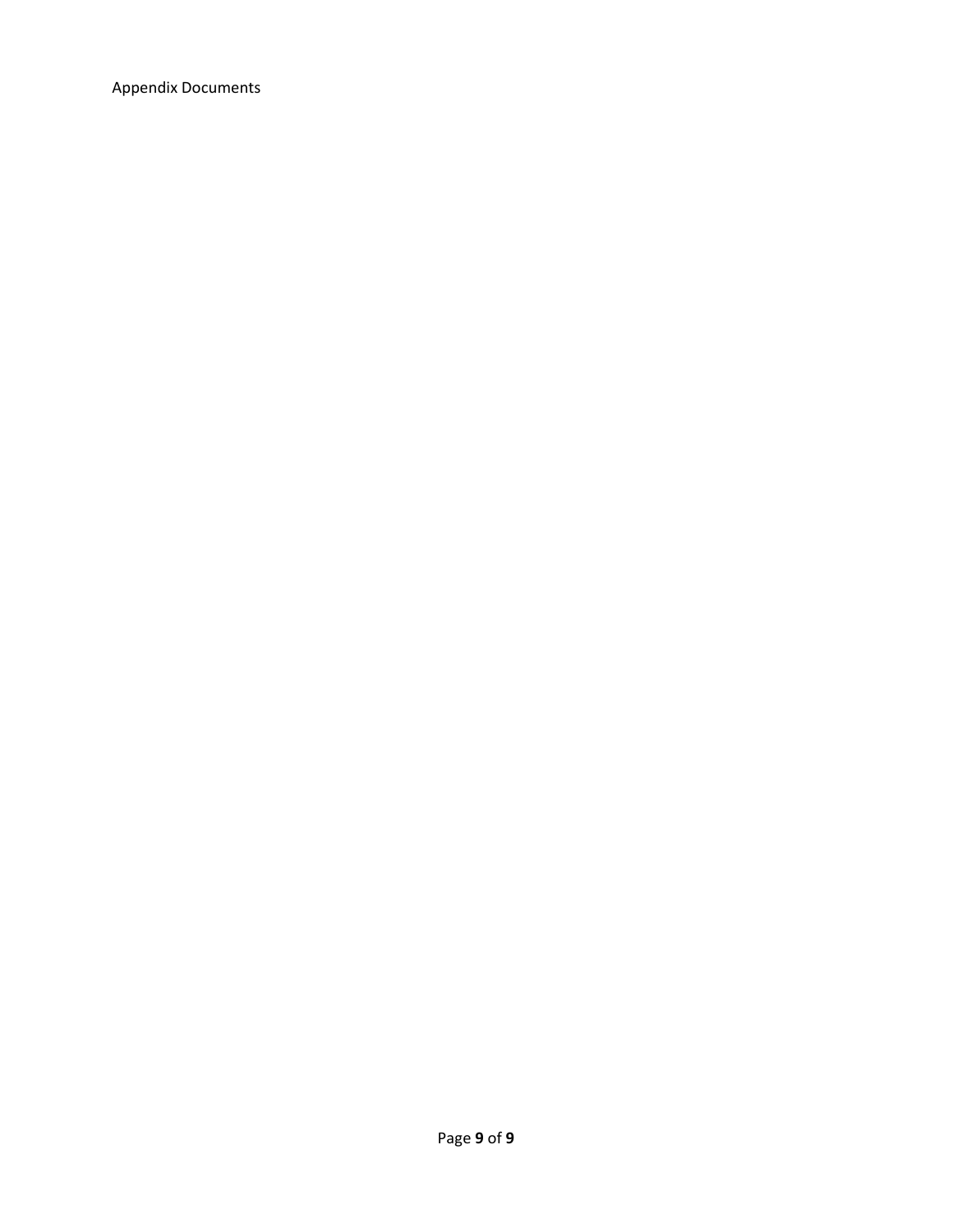5/25/2022

 $SIGN-IN$   $SHEET$ <br>Required of all attendees for an official record of public participation

| Phone               |                   |  |  |  |  |  |  |  |  |  |
|---------------------|-------------------|--|--|--|--|--|--|--|--|--|
| Email               | $L = 20/12$       |  |  |  |  |  |  |  |  |  |
| <b>Address</b>      | $\sqrt{2}$        |  |  |  |  |  |  |  |  |  |
| Name (please print) | ファイン<br>$\langle$ |  |  |  |  |  |  |  |  |  |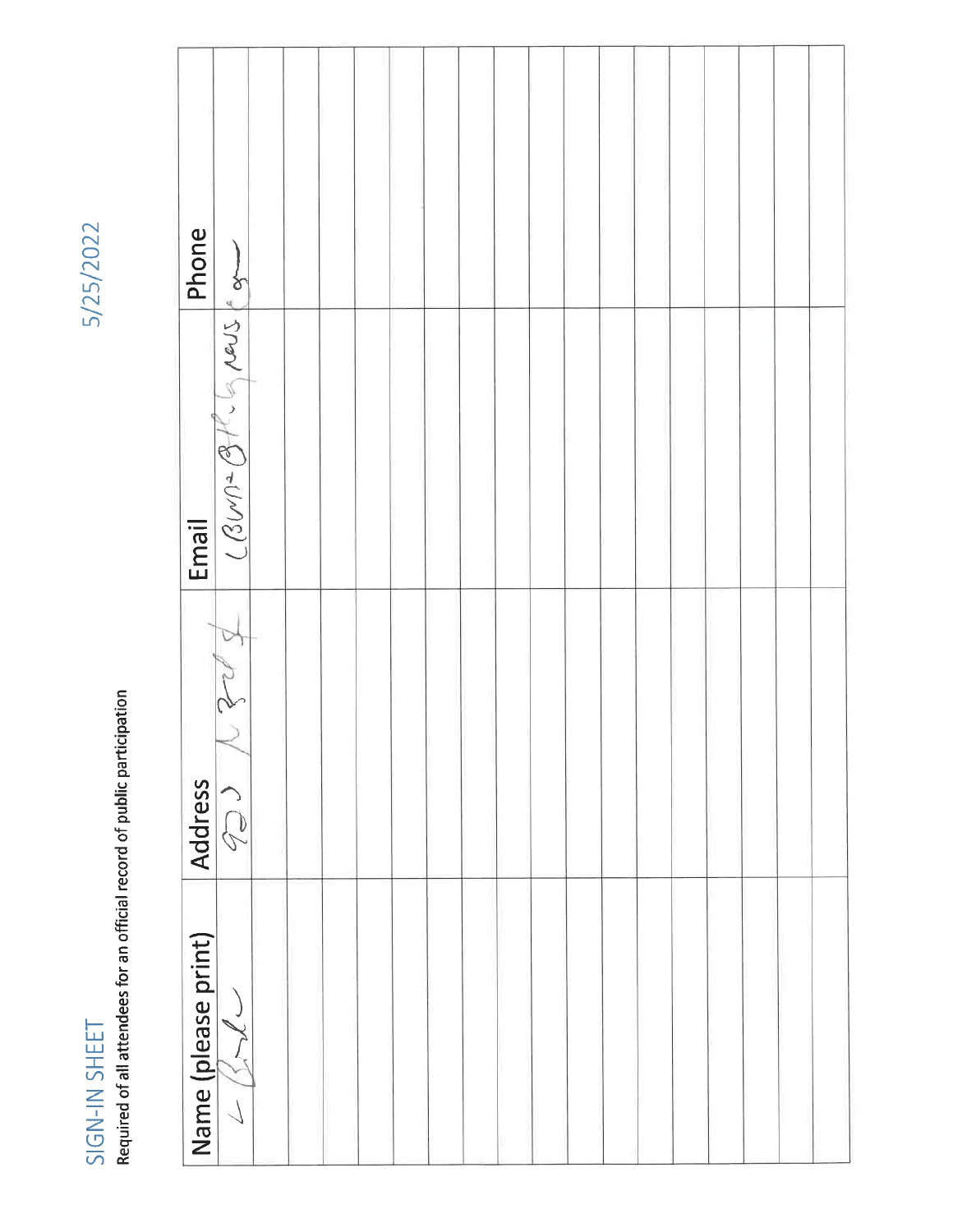# Summary of Bills Paid – Intergovernmental Cooperation Authority for Harrisburg

Report – May 25, 2022

| PA Media Group<br>Legal Advertisements                           |               | \$130.09   | April 30 2022 |
|------------------------------------------------------------------|---------------|------------|---------------|
| Digital Ocean<br>Website software licenses                       |               | \$10.60    | May 1, 2022   |
| Digital Ocean<br>Web Host                                        |               | \$5.72     | May 1, 2022   |
| <b>Startup Harrisburg</b><br>Virtual Office Monthly Subscription |               | \$95.00    | May 1, 2022   |
| Johnson & Duffie<br><b>Independent General Counsel</b>           |               | \$480.85   | May 25, 2022  |
| <b>MESH PA LLC</b><br><b>Authority Manager</b>                   |               | \$5,250.00 | May 25, 2022  |
| Starting balance: \$134,985.42                                   |               |            |               |
| Ending balance: \$129,013.16                                     |               |            |               |
| Interest earnings Y-T-D<br>Fees Y-T-D                            | \$9.95<br>\$0 |            |               |